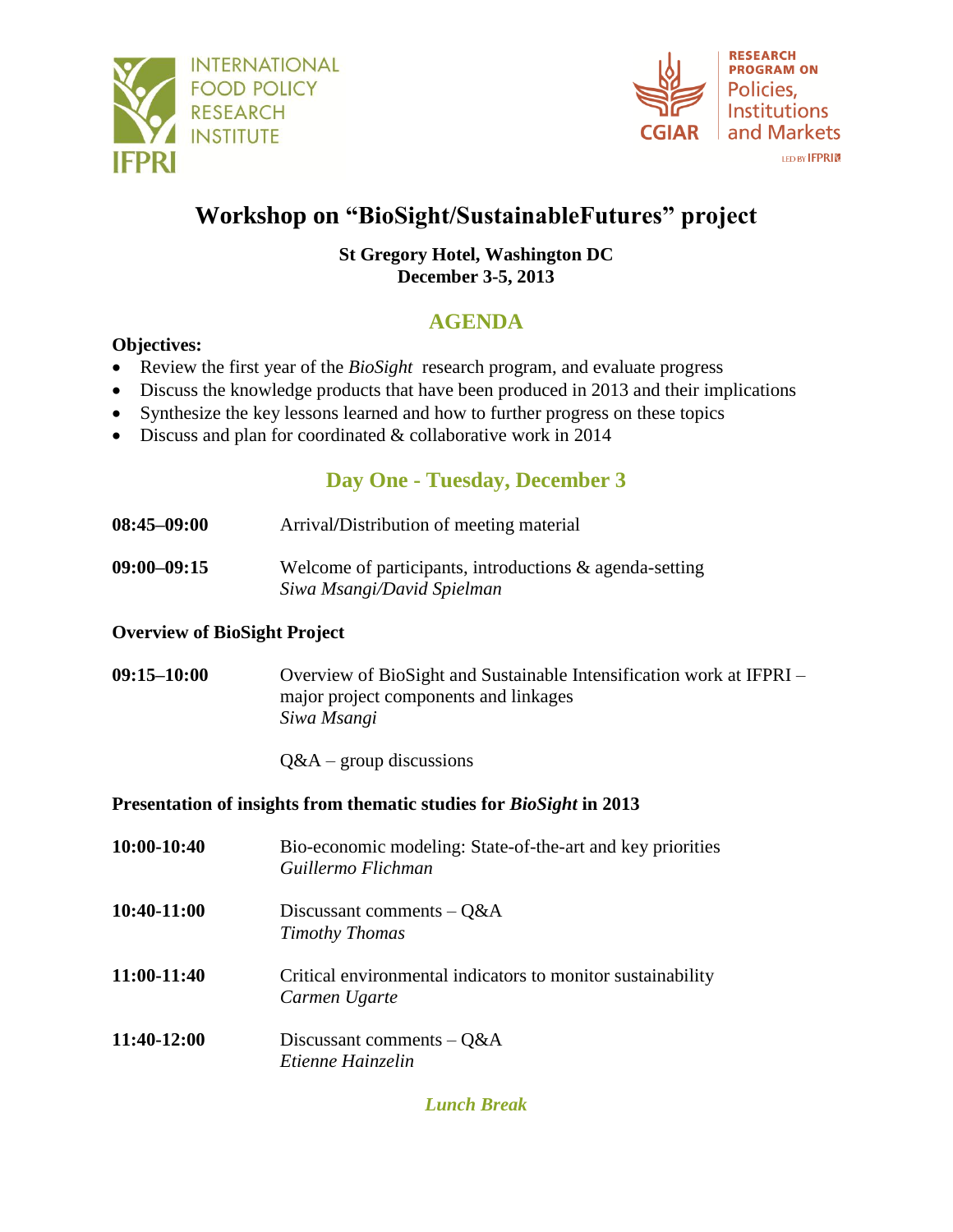| 13:00-13:40     | Integration of institutions into bio-economic models of sustainable<br>development<br>Kimberly/Brent Swallow |  |
|-----------------|--------------------------------------------------------------------------------------------------------------|--|
| 13:40-14:00     | Discussant comments $-Q&A$<br>Wei Zhang                                                                      |  |
| 14:00-14:40     | Land use change modeling: State-of-the-art and key priorities<br>Man Li                                      |  |
| 14:40-15:00     | Discussant comments $-Q&A$<br>Duncan MacEwan                                                                 |  |
|                 | Coffee/Tea Break                                                                                             |  |
| 15:30-16:10     | Sustainability of water resources in agriculture<br><b>Richard Howitt</b>                                    |  |
| 16:10-16:30     | Discussant comments $-Q&A$<br>Abdulai Jalloh                                                                 |  |
| 16:30-17:10     | How agent-based models can be applied to the study of SI<br>Andrew Bell, Snigda Dewal, Ammar Malik           |  |
| 17:10-17:30     | Q&A/Discussion                                                                                               |  |
| 17:30-17:45     | Synthesis of today's proceedings $\&$ roadmap for tomorrow<br>Siwa                                           |  |
|                 | ** Adjourn **                                                                                                |  |
| 18:00           | <b>Evening reception and hors d'oeuvres</b>                                                                  |  |
|                 | Day Two - Wednesday, December 4                                                                              |  |
| $08:45 - 09:00$ | Arrival and welcome                                                                                          |  |
|                 | Thematic research studies for <i>BioSight</i> in 2013 (cont.)                                                |  |
| 09:00-09:15     | Brief synthesis of yesterday's discussion & agenda for today<br>Siwa                                         |  |
| 09:15-10:00     | The gendered dimensions of agricultural innovation adoption<br>Eric Haglund                                  |  |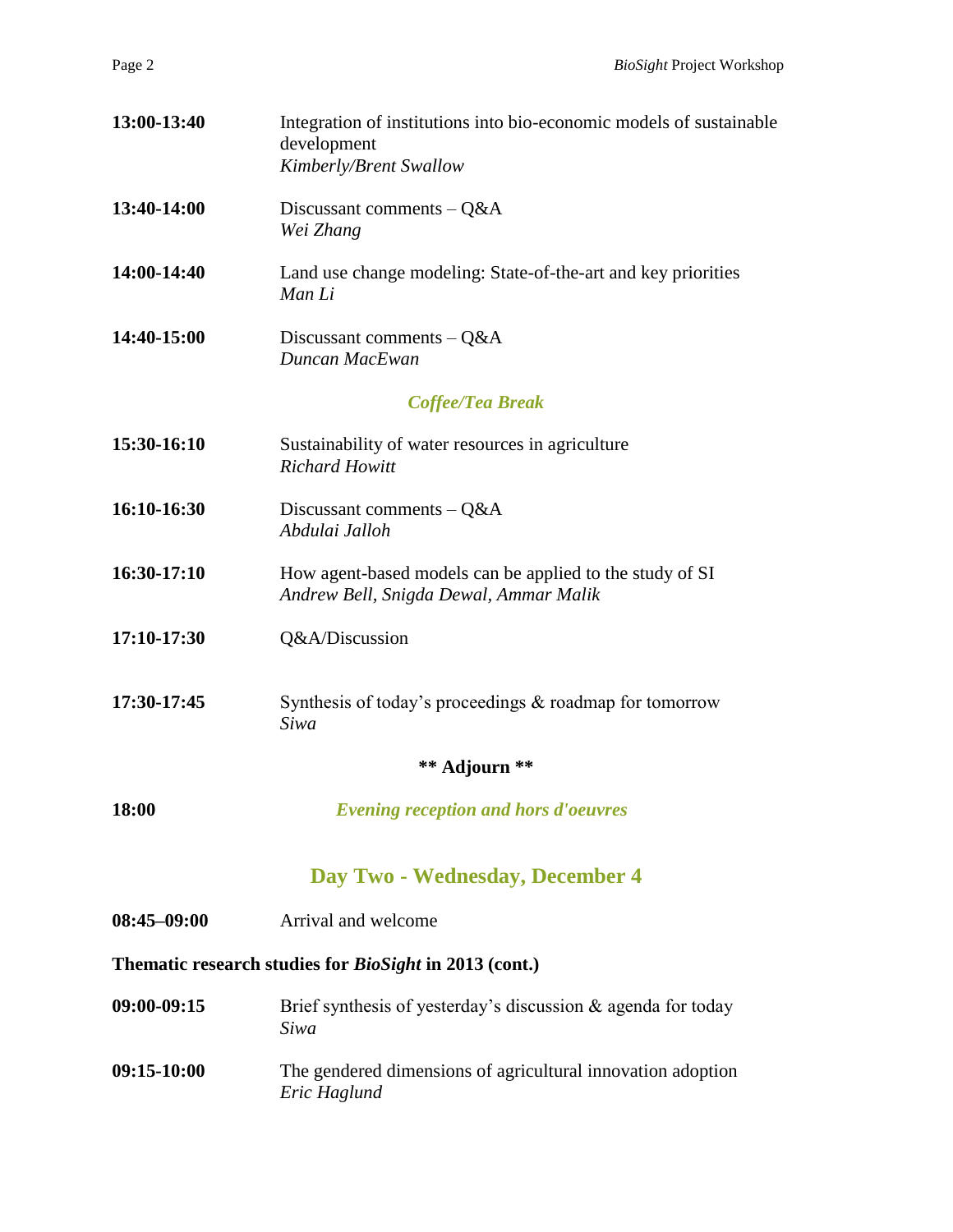| 10:00-11:00 | Discussion on what we have learned from these studies<br>Siwa (moderator)                                                                                                                                                                                                             |  |
|-------------|---------------------------------------------------------------------------------------------------------------------------------------------------------------------------------------------------------------------------------------------------------------------------------------|--|
|             | What are the key research gaps that need to be filled?<br>What is in our comparative advantage to address among these?<br>$\bullet$<br>How best to deploy coordinated research to begin to fill these in?<br>Starting with the low-hanging fruit – how do we prioritize?<br>$\bullet$ |  |
| 11:00-11:50 | Keynote presentation: The Economic Dimensions of Sustainable<br>Intensification – Linkages to Environmental $&$ Human Well-being<br>Prof David Zilberman                                                                                                                              |  |
| 11:50-12:00 | Discussion $-Q&A$                                                                                                                                                                                                                                                                     |  |

# *Lunch Break*

### **Further reflections within the context of ongoing work outside IFPRI**

| 13:00-13:30 | Agroforestry systems research & decision modeling at ICRAF<br>Eike Luedeling               |
|-------------|--------------------------------------------------------------------------------------------|
| 13:30-14:00 | The <i>IntensAfrica</i> program<br>Etienne Hainzelin                                       |
| 14:00-14:30 | Biodiversity and agricultural intensification<br>Thomas Allen                              |
| 14:30-15:00 | Agriculture-aquaculture interactions: Examples from Africa and Asia<br>Madan Dey           |
| 15:00-15:30 | Feedback and further discussions/synthesis<br>All participants (David Spielman, moderator) |

### *Coffee/Tea Break*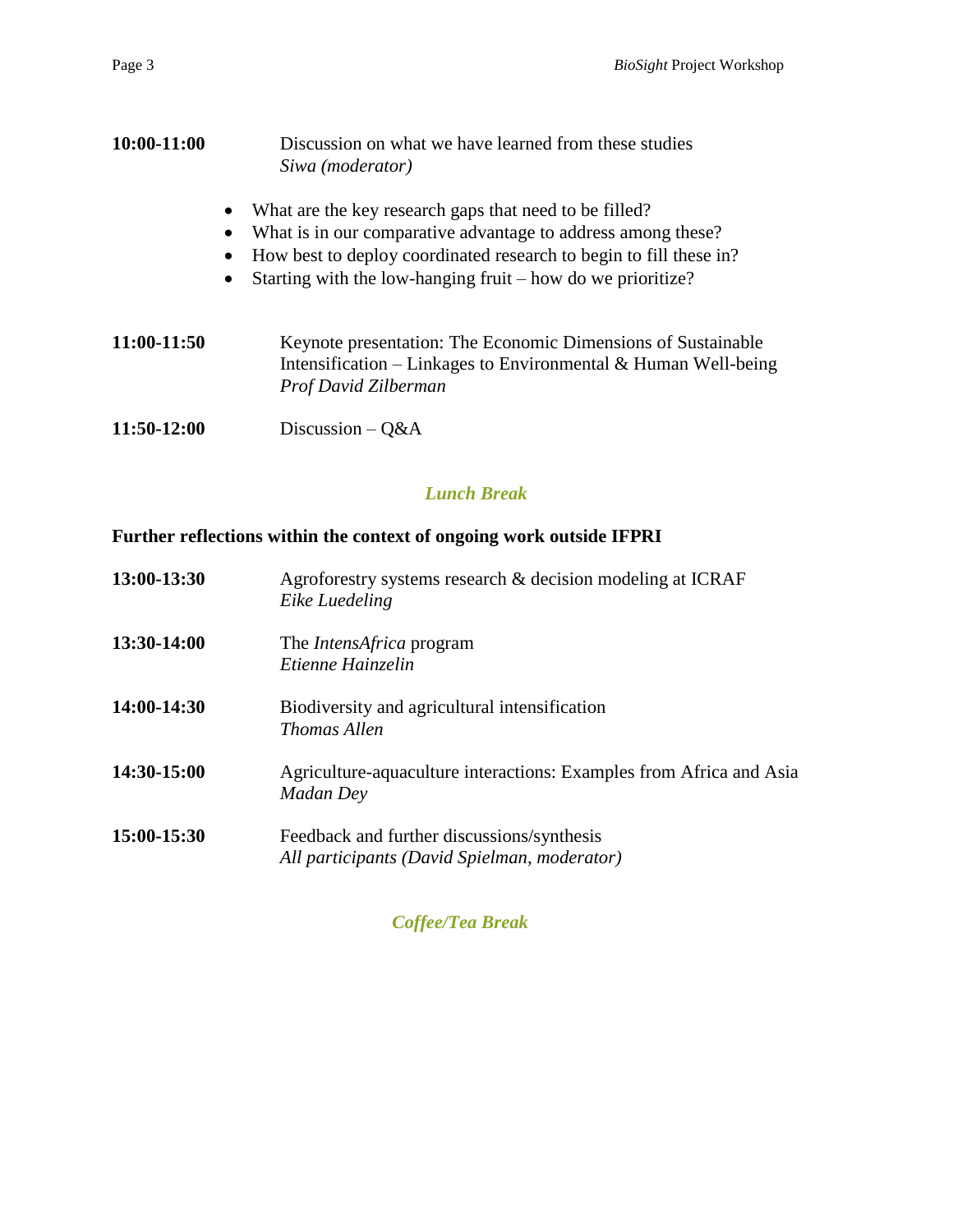#### **Reflections on studies within the context of ongoing work at IFPRI**

**16:00-17:00** How the insights from these studies feed into our own work at IFPRI *[2 brief presentations & some reactions from the groups below]*

> *Land management & degradation work – Ephraim Nkonya Linkages to ecosystem impacts/quality – Wei Zhang*

*Land Use – Alex de Pinto, Man Li Crop modeling – Tim Thomas, Ho Young Kwon Water Quality – Hua Xie, Tingju Zhu Intensification of Livestock & Fishery production – Siwa Msangi Implications for 'Africa Rising' work – Carlo Azzarri Implications for 'HarvestChoice' work – Jawoo Koo Spatial data needs & processing –Liangzhi You*

#### **Opportunities for coordinated & collaborative research**

| 17:00-17:15 | Perspective from the CGIAR Policy, Markets & Institutions program<br>Karen Brooks                                                            |
|-------------|----------------------------------------------------------------------------------------------------------------------------------------------|
| 17:15-17:55 | Some initial ideas of where to begin $\&$ group discussions on collaborative<br>research possibilities<br>All participants (Siwa, moderator) |
| 17:55-18:00 | Synthesis of discussions and summary of the day                                                                                              |
|             | Vote of Thanks and Adjournment                                                                                                               |
|             | David Spielman, Siwa Msangi                                                                                                                  |
|             | ** Meeting Ends **                                                                                                                           |
|             |                                                                                                                                              |

**19:00** *Dinner at St Gregory Hotel Featured speaker:* Intensification of seafood production – future prospects *Villy Christensen*

# **Day Three - Thursday, December 5**

#### **Discussions with collaborators & partners as needed [morning]**

- Finalization of papers and plans for publication
- Discussion on collaborative agreements and contracts
- Other discussions as needed

### **IFPRI Planning Session for** *BioSight* **activities in 2014 [13:00 – 16:30]**